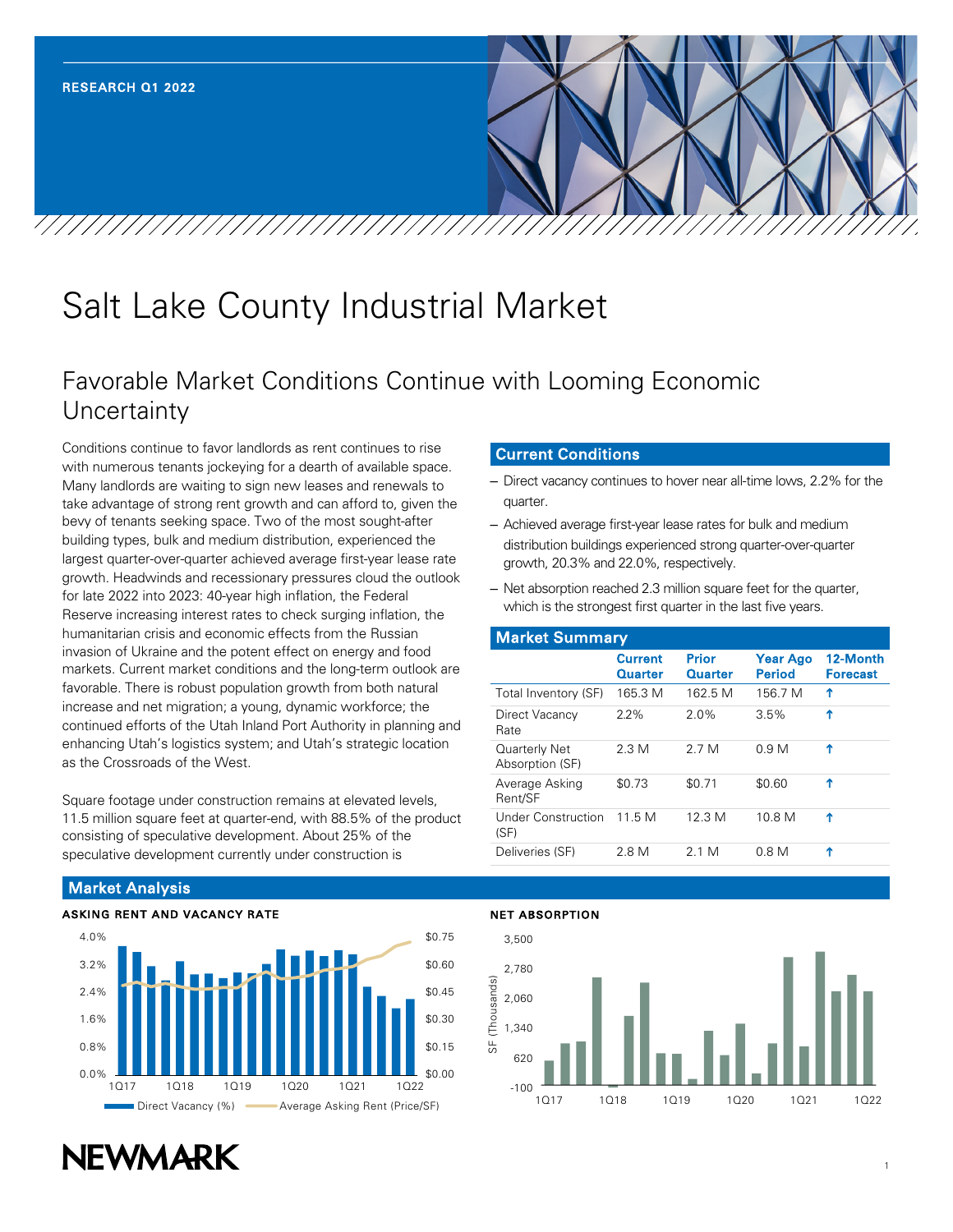pre-committed, and this percentage holds with similar trends over recent quarters, when early pre-leasing was limited, with closer to 75% occupied. More than 83% of the speculative development delivered since 2020 is 100% occupied. With close to 12 million square feet expected to deliver in 2022 – almost twice the record market high – expect the direct vacancy rate to oscillate as new deliveries apply upward pressure and then quickly moderate as tenants lease space.

Net absorption measured 2.3 million square feet for the quarter. One building accounted for just under half of that total (1.0 million square feet), the Stitch Fix-occupied The Quadrant I. New deliveries continue to be the driver for net absorption in this lowvacancy market. With a significant amount of pre-committed space and continued strong leasing activity, the record of 9.0 million square feet of positive absorption in 2021 seems likely to

#### Construction and Deliveries

#### SQUARE FEET, MILLIONS



■Deliveries ■Under Construction ■Projected Deliveries

be surpassed in 2022.

Investment activity in the market remained strong, albeit down slightly from recent quarters. Thanks to the vibrant market dynamics, Salt Lake City continues to be a target for institutional investors and is seeing more and more interest from foreign investors as well. Through the first quarter of 2022, cap rates remain steady from 2021, with no more than 30 basis points of change for any class. The overall price-weighted cap rate stood at 4.3% for the quarter, up 10 basis points from 4.2% in 2021. Rising interest rates are and will continue to impact debt costs and challenge certain investors moving forward. This presents opportunities for investors with lower or no leverage and for institutional investors with favored borrowing status. Given the new and evolving interest rate environment, expect strong cap rate compression to moderate throughout 2022.



#### Select Lease Transactions

| <b>Tenant</b>                   | <b>Market</b>     | <b>Building</b>                 | Type       | <b>Square Feet</b> |
|---------------------------------|-------------------|---------------------------------|------------|--------------------|
| Confidential                    | California Avenue | Mountain View Industrial Park C | <b>New</b> | 243,232            |
| <b>Red Stag Fulfillment</b>     | Airport           | 5350 W. Harold Gatty Dr.        | Renewal    | 228.799            |
| Closure Systems International   | Airport           | 480 N. 5600 W.                  | Renewal    | 202.625            |
| Keller Warehousing & Co-Packing | California Avenue | Summit Logistics Center 2       | Sublease   | 150,000            |
| Home Depot                      | West Valley       | 201 Commerce Center 5           | <b>New</b> | 129.245            |
| Confidential                    | <b>Bluffdale</b>  | Mountain Point Industrial 1     | New        | 96.285             |

| <b>Buyer</b>                         | <b>Market</b>     | <b>Building</b>                    | Type                    | <b>Square Feet</b> |
|--------------------------------------|-------------------|------------------------------------|-------------------------|--------------------|
| Link Logistics                       | California Avenue | Northwest Commerce Center A-C      | Capital Markets 528,875 |                    |
| Link Logistics                       | California Avenue | 1790 S. 5200 W.                    | Capital Markets 328,705 |                    |
| <b>TPG Real Estate Finance Trust</b> | <b>Bluffdale</b>  | <b>Bullfrog Spas International</b> | Capital Markets 264,524 |                    |
| Western Avenue Capital               | Airport           | 4867 W. Harold Gatty Dr.           | Capital Markets         | 125,036            |
| Huge Brands                          | Airport           | 4910 W. Amelia Earhart Dr.         | Owner-User              | 90,712             |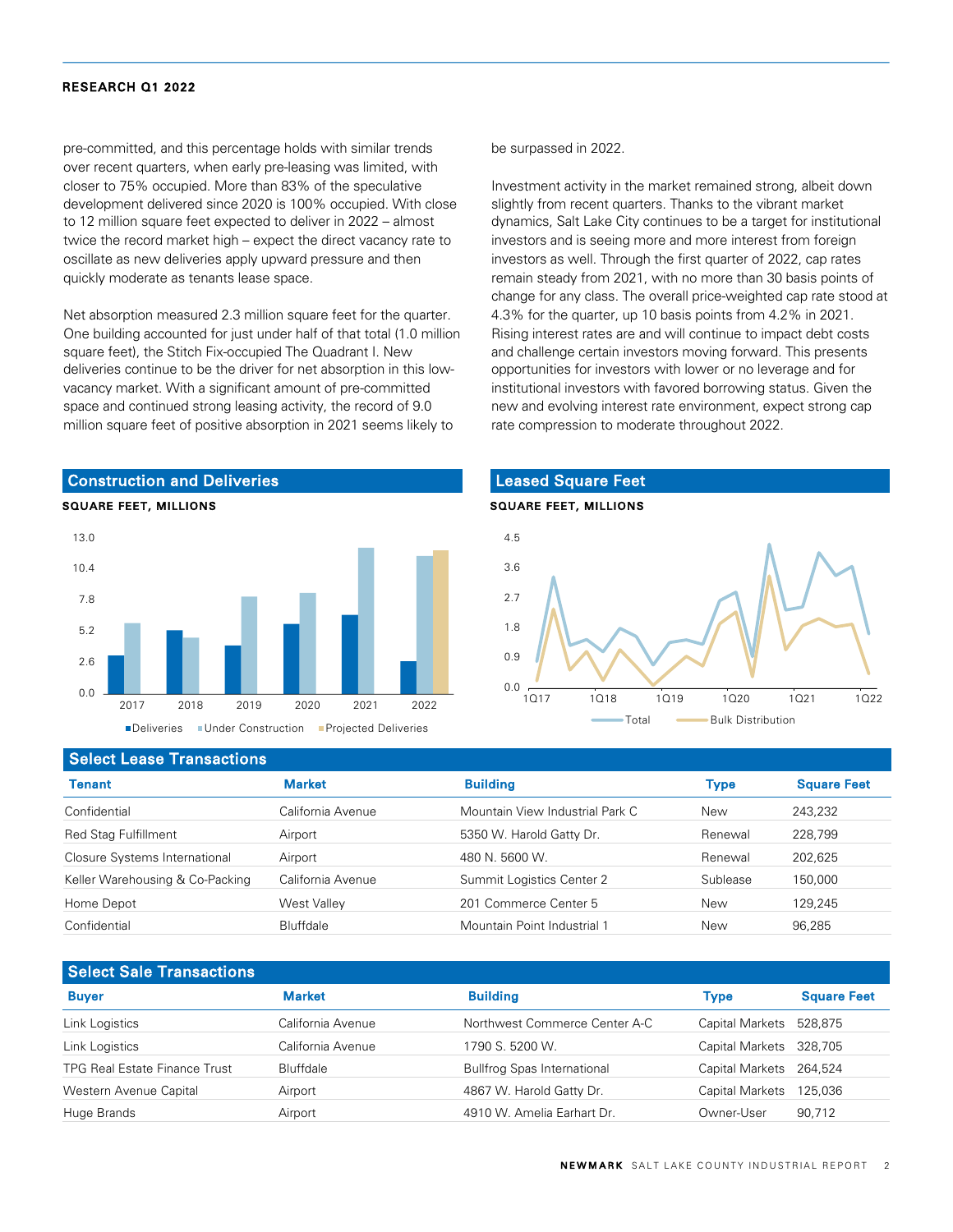# 2022 Speculative Development – Delivered and Under Construction Square Feet Overview



# Achieved Average First-Year Lease Rates



## Achieved Average Owner-User Sales

#### PRICE PER SQUARE FOOT



## Utah Industrial Capital Markets Sales

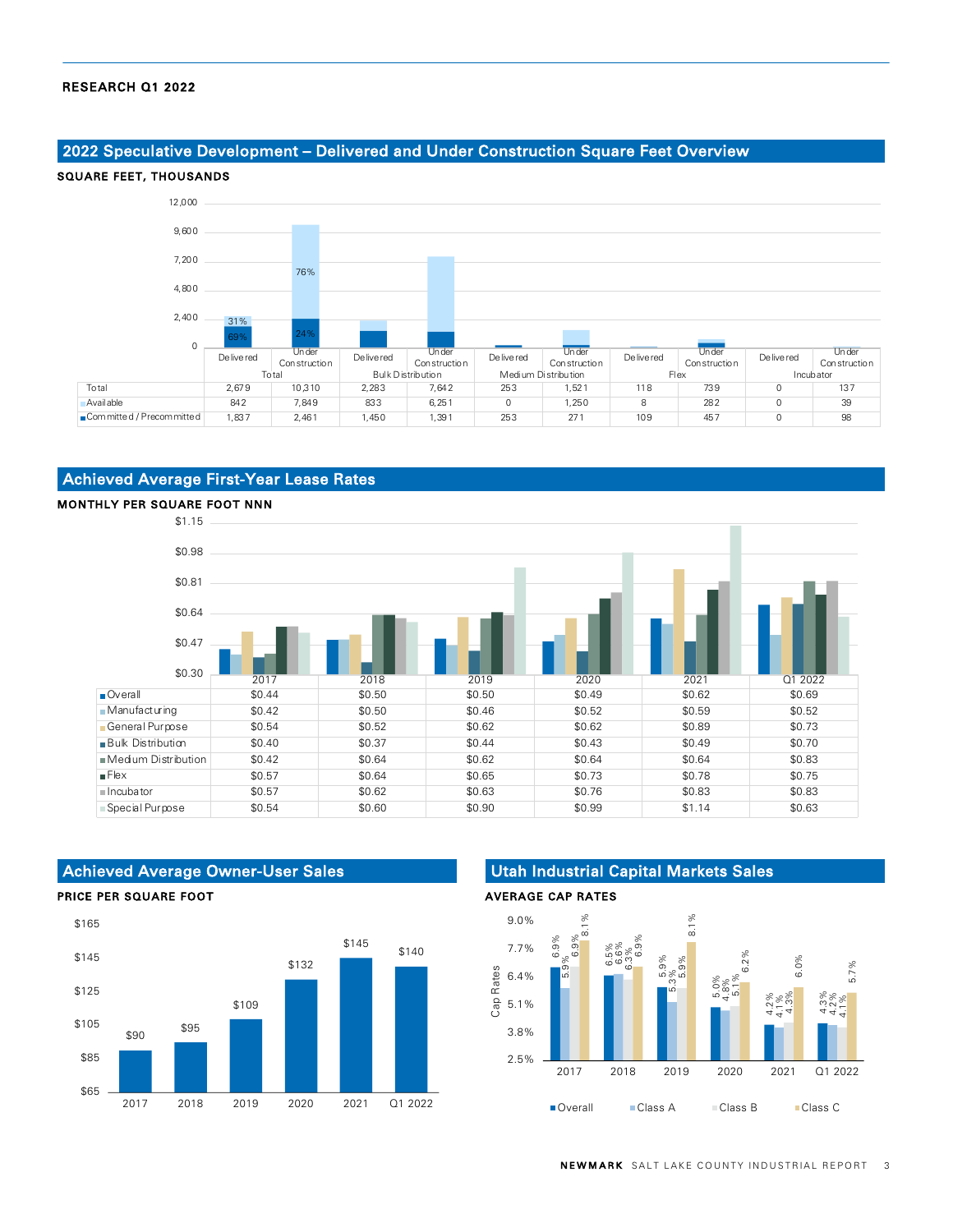| <b>Submarket Statistics</b> |                                   |                                             |                                             |                                         |                                         |                                                   |                                                   |                                                  |
|-----------------------------|-----------------------------------|---------------------------------------------|---------------------------------------------|-----------------------------------------|-----------------------------------------|---------------------------------------------------|---------------------------------------------------|--------------------------------------------------|
|                             | <b>Total</b><br>Inventory<br>(SF) | <b>Under</b><br><b>Construction</b><br>(SF) | <b>Total</b><br><b>Availability</b><br>Rate | <b>Qtr</b><br><b>Absorption</b><br>(SF) | <b>YTD</b><br><b>Absorption</b><br>(SF) | <b>Direct</b><br><b>Asking Rent</b><br>(Price/SF) | <b>Sublet</b><br><b>Asking Rent</b><br>(Price/SF) | <b>Total</b><br><b>Asking Rent</b><br>(Price/SF) |
| Airport                     | 20,292,186                        | 4,404,087                                   | 1.0%                                        | 921,316                                 | 921,316                                 | \$0.65                                            | \$0.80                                            | \$0.68                                           |
| Manufacturing               | 4,515,265                         | 0                                           | 0.0%                                        | 11,856                                  | 11,856                                  | $\mathbb{S}^-$                                    | \$-                                               | $\mathbb{S}^-$                                   |
| General Purpose             | 2,086,424                         | 0                                           | 0.1%                                        | $-1,900$                                | $-1,900$                                | \$1.58                                            | $\mathbb{S}^-$                                    | \$1.58                                           |
| <b>Bulk Distribution</b>    | 11,228,711                        | 4,205,490                                   | 1.2%                                        | 914,360                                 | 914,360                                 | \$0.65                                            | $\mathcal{L}$                                     | \$0.65                                           |
| Medium Distribution         | 376,212                           | 138,712                                     | 9.0%                                        | 0                                       | 0                                       | $\mathbb{S}^-$                                    | \$0.80                                            | \$0.80                                           |
| Flex                        | 687,754                           | 59,885                                      | 4.2%                                        | $-3,000$                                | $-3,000$                                | \$0.58                                            | $\mathcal{L}$                                     | \$0.58                                           |
| Incubator                   | 282,043                           | $\mathsf 0$                                 | 0.0%                                        | $\mathbf 0$                             | $\mathsf 0$                             | $\mathbb{S}^-$                                    | $\mathcal{L}$                                     | $\mathcal{L}$                                    |
| Special Purpose             | 1,115,777                         | 0                                           | 0.0%                                        | 0                                       | $\mathsf{O}\xspace$                     | $\mathbb{S}^-$                                    | \$-                                               | $\mathbb{S}^-$                                   |
| Downtown SLC                | 10,527,206                        | 132,892                                     | 3.4%                                        | 31,970                                  | 31,970                                  | \$0.88                                            | \$1.25                                            | \$0.92                                           |
| Manufacturing               | 2,462,740                         | 0                                           | 0.1%                                        | $-1,400$                                | $-1,400$                                | $\mathbb{S}^-$                                    | $\mathcal{L}$                                     | $\mathbb{S}^-$                                   |
| General Purpose             | 5,177,536                         | 0                                           | 1.9%                                        | 36,124                                  | 36,124                                  | \$0.74                                            | \$1.25                                            | \$0.90                                           |
| <b>Bulk Distribution</b>    | 180,670                           | 0                                           | 85.8%                                       | 0                                       | 0                                       | $\mathbb{S}^-$                                    | $\mathcal{L}$                                     | $\mathbb{S}^-$                                   |
| Medium Distribution         | 432,427                           | 0                                           | 13.6%                                       | 0                                       | 0                                       | \$0.70                                            | $\mathcal{L}$                                     | \$0.70                                           |
| Flex                        | 892,000                           | 0                                           | 1.0%                                        | 0                                       | 0                                       | \$0.65                                            | $\mathcal{L}$                                     | \$0.65                                           |
| Incubator                   | 418,796                           | 0                                           | 1.5%                                        | 0                                       | 0                                       | \$0.75                                            | $\mathcal{L}$                                     | \$0.75                                           |
| Special Purpose             | 963,037                           | 132,892                                     | 3.2%                                        | $-2,754$                                | $-2,754$                                | \$1.47                                            | $\mathcal{L}$                                     | \$1.47                                           |
| California Ave              | 61,186,049                        | 3,286,802                                   | 4.5%                                        | 984,317                                 | 984,317                                 | \$0.75                                            | \$0.48                                            | \$0.72                                           |
| Manufacturing               | 10,569,985                        | 0                                           | 2.5%                                        | 30,366                                  | 30,366                                  | \$0.72                                            | \$0.48                                            | \$0.62                                           |
| General Purpose             | 12,302,911                        | 243,232                                     | 1.6%                                        | 27,596                                  | 27,596                                  | \$1.24                                            | $\mathbb{S}^-$                                    | \$1.24                                           |
| <b>Bulk Distribution</b>    | 23,401,693                        | 2,508,532                                   | 6.3%                                        | 664,930                                 | 664,930                                 | \$0.50                                            | $\mathbb{S}^-$                                    | \$0.50                                           |
| Medium Distribution         | 5,107,886                         | 404,800                                     | 10.3%                                       | 159,207                                 | 159,207                                 | \$0.75                                            | $\mathbb{S}^-$                                    | \$0.75                                           |
| Flex                        | 3,753,894                         | 69,251                                      | 2.9%                                        | 111,630                                 | 111,630                                 | \$0.77                                            | $\mathbb{S}^-$                                    | \$0.77                                           |
| Incubator                   | 1,474,125                         | 0                                           | 3.3%                                        | $-9,412$                                | $-9,412$                                | \$0.77                                            | $\mathbb{S}^-$                                    | \$0.77                                           |
| Special Purpose             | 4,492,507                         | 60,987                                      | 2.3%                                        | 0                                       | 0                                       | \$1.00                                            | $\mathbb{S}^-$                                    | \$1.00                                           |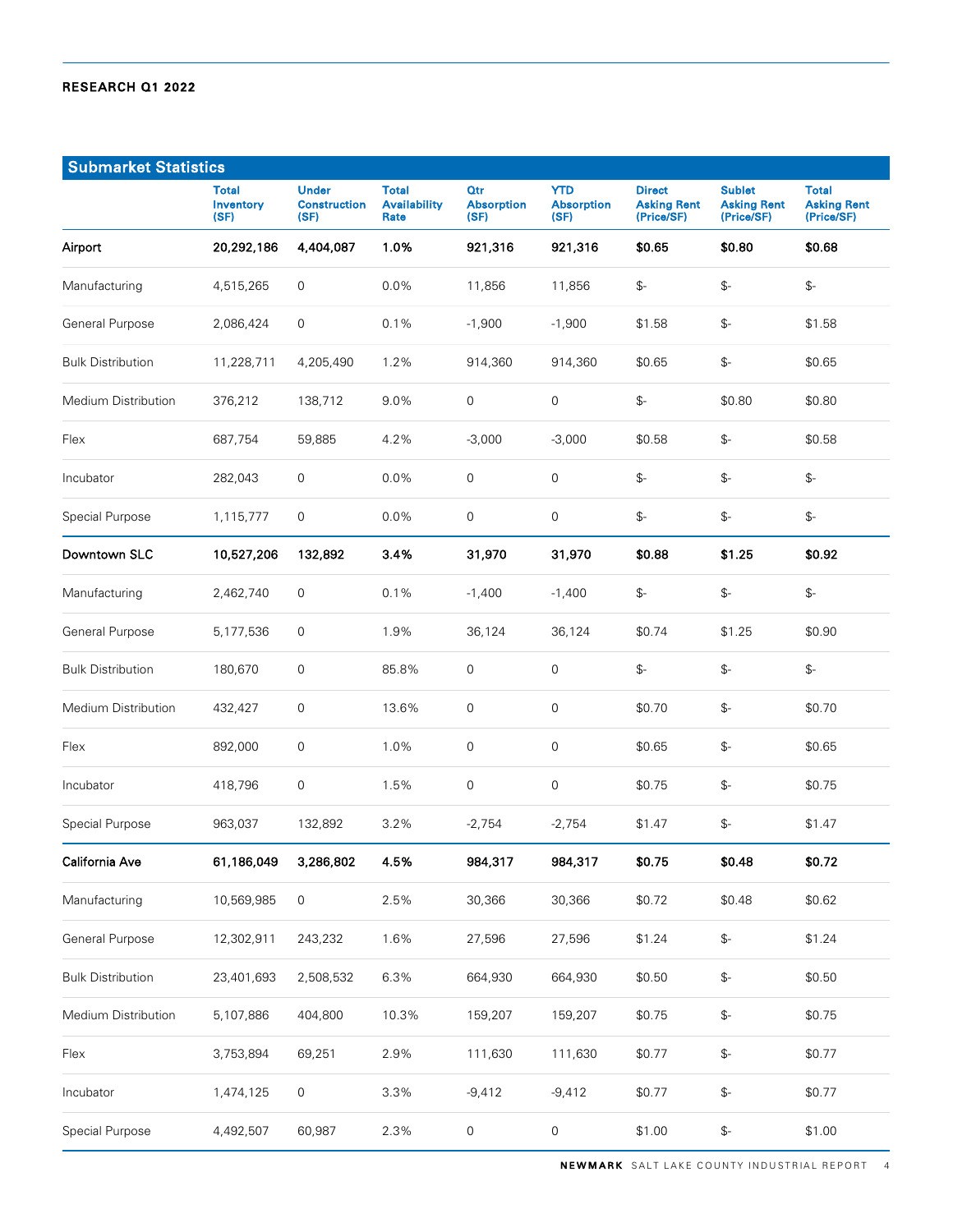| <b>Submarket Statistics</b> |                                   |                                             |                                             |                                  |                                         |                                                   |                                                   |                                                  |
|-----------------------------|-----------------------------------|---------------------------------------------|---------------------------------------------|----------------------------------|-----------------------------------------|---------------------------------------------------|---------------------------------------------------|--------------------------------------------------|
|                             | <b>Total</b><br>Inventory<br>(SF) | <b>Under</b><br><b>Construction</b><br>(SF) | <b>Total</b><br><b>Availability</b><br>Rate | Qtr<br><b>Absorption</b><br>(SF) | <b>YTD</b><br><b>Absorption</b><br>(SF) | <b>Direct</b><br><b>Asking Rent</b><br>(Price/SF) | <b>Sublet</b><br><b>Asking Rent</b><br>(Price/SF) | <b>Total</b><br><b>Asking Rent</b><br>(Price/SF) |
| <b>West Valley</b>          | 26,277,366                        | 1,234,119                                   | 3.3%                                        | 200,004                          | 200,004                                 | \$0.69                                            | $$-$                                              | \$0.69                                           |
| Manufacturing               | 3,391,833                         | $\mathbf 0$                                 | 2.3%                                        | $\mathsf{O}\xspace$              | $\mathbf 0$                             | \$0.75                                            | $\mathbb{S}^-$                                    | \$0.75                                           |
| General Purpose             | 5,988,803                         | 509,035                                     | 3.1%                                        | 29,757                           | 29,757                                  | \$0.82                                            | $\mathbb{S}^-$                                    | \$0.82                                           |
| <b>Bulk Distribution</b>    | 6,475,022                         | 531,455                                     | 6.7%                                        | 129,245                          | 129,245                                 | \$0.62                                            | $\mathbb{S}^-$                                    | \$0.62                                           |
| Medium Distribution         | 3,163,491                         | 179,200                                     | 3.5%                                        | 13,794                           | 13,794                                  | \$0.55                                            | $\mathcal{L}$                                     | \$0.55                                           |
| Flex                        | 2,593,409                         | $\mathsf{O}\xspace$                         | 0.8%                                        | 17,500                           | 17,500                                  | \$0.68                                            | $\mathcal{L}$                                     | \$0.68                                           |
| Incubator                   | 1,724,803                         | 14,429                                      | 1.6%                                        | 9,708                            | 9,708                                   | \$0.80                                            | $\mathcal{L}$                                     | \$0.80                                           |
| Special Purpose             | 2,940,005                         | $\mathsf{O}\xspace$                         | 0.0%                                        | $\mathsf{O}\xspace$              | $\mathbf 0$                             | $\mathbb{S}^-$                                    | $\mathbb{S}^-$                                    | $\mathbb{S}^-$                                   |
| South Salt Lake             | 12,281,433                        | $\mathbf 0$                                 | 3.4%                                        | $-2,937$                         | $-2,937$                                | \$0.70                                            | \$0.75                                            | \$0.70                                           |
| Manufacturing               | 2,023,183                         | $\boldsymbol{0}$                            | 4.0%                                        | $-13,346$                        | $-13,346$                               | \$0.74                                            | $\mathcal{L}$                                     | \$0.74                                           |
| General Purpose             | 5,804,472                         | $\mathbf 0$                                 | 3.7%                                        | 0                                | $\mathbf 0$                             | \$0.72                                            | $\mathbb{S}^-$                                    | \$0.72                                           |
| <b>Bulk Distribution</b>    | 0                                 | $\mathbf 0$                                 | 0.0%                                        | 0                                | $\mathbf 0$                             | $\mathbb{S}^-$                                    | $\mathcal{L}$                                     | $\mathbb{S}^-$                                   |
| Medium Distribution         | 422,944                           | 0                                           | 0.0%                                        | 11,002                           | 11,002                                  | $\mathcal{L}$                                     | $\mathcal{L}$                                     | $\mathbb{S}^-$                                   |
| Flex                        | 1,831,804                         | $\mathbf 0$                                 | 3.7%                                        | $-6,843$                         | $-6,843$                                | \$0.74                                            | \$0.75                                            | \$0.74                                           |
| Incubator                   | 1,244,342                         | $\mathbf 0$                                 | 0.5%                                        | 6,250                            | 6,250                                   | \$0.74                                            | $\mathcal{L}$                                     | \$0.74                                           |
| Special Purpose             | 954,688                           | $\boldsymbol{0}$                            | 5.1%                                        | 0                                | $\mathsf{O}\xspace$                     | \$0.53                                            | $\mathcal{L}$                                     | \$0.53                                           |
| <b>Central West</b>         | 2,520,580                         | 0                                           | 4.0%                                        | 0                                | 0                                       | \$-                                               | $S-$                                              | \$-                                              |
| Manufacturing               | 1,788,845                         | $\mathsf 0$                                 | 5.6%                                        | $\mathsf{O}\xspace$              | $\mathsf{O}\xspace$                     | $\mathbb{S}^-$                                    | $\mathbb{S}^-$                                    | $\mathbb{S}^-$                                   |
| General Purpose             | 468,503                           | $\mathsf{O}\xspace$                         | $0.0\%$                                     | $\mathsf{O}\xspace$              | $\mathsf{O}\xspace$                     | $\mathbb{S}^-$                                    | $\mathbb{S}^-$                                    | $\mathbb{S}^-$                                   |
| <b>Bulk Distribution</b>    | 84,853                            | $\mathsf{O}\xspace$                         | 0.0%                                        | $\mathsf{O}\xspace$              | $\mathbf 0$                             | $\mathbb{S}^-$                                    | $\mathbb{S}^-$                                    | $\mathbb{S}^-$                                   |
| Medium Distribution         | 34,157                            | $\mathsf{O}\xspace$                         | $0.0\%$                                     | 0                                | $\mathsf{O}\xspace$                     | $\mathbb{S}^-$                                    | $\mathbb{S}^-$                                    | $\mathbb{S}^-$                                   |
| Flex                        | 0                                 | $\mathsf{O}\xspace$                         | 0.0%                                        | $\mathsf{O}\xspace$              | $\mathsf{O}\xspace$                     | $\mathbb{S}^-$                                    | $\mathbb{S}^-$                                    | $\mathbb{S}^-$                                   |
| Incubator                   | 0                                 | $\mathsf{O}\xspace$                         | 0.0%                                        | 0                                | $\mathsf{O}\xspace$                     | $\mathbb{S}^-$                                    | $\mathbb{S}^-$                                    | $\mathbb{S}^-$                                   |
| Special Purpose             | 144,222                           | $\mathsf{O}\xspace$                         | 0.0%                                        | $\mathsf{O}\xspace$              | $\mathsf{O}\xspace$                     | $\mathbb{S}^-$                                    | $\mathbb{S}^-$                                    | $\mathbb{S}^-$                                   |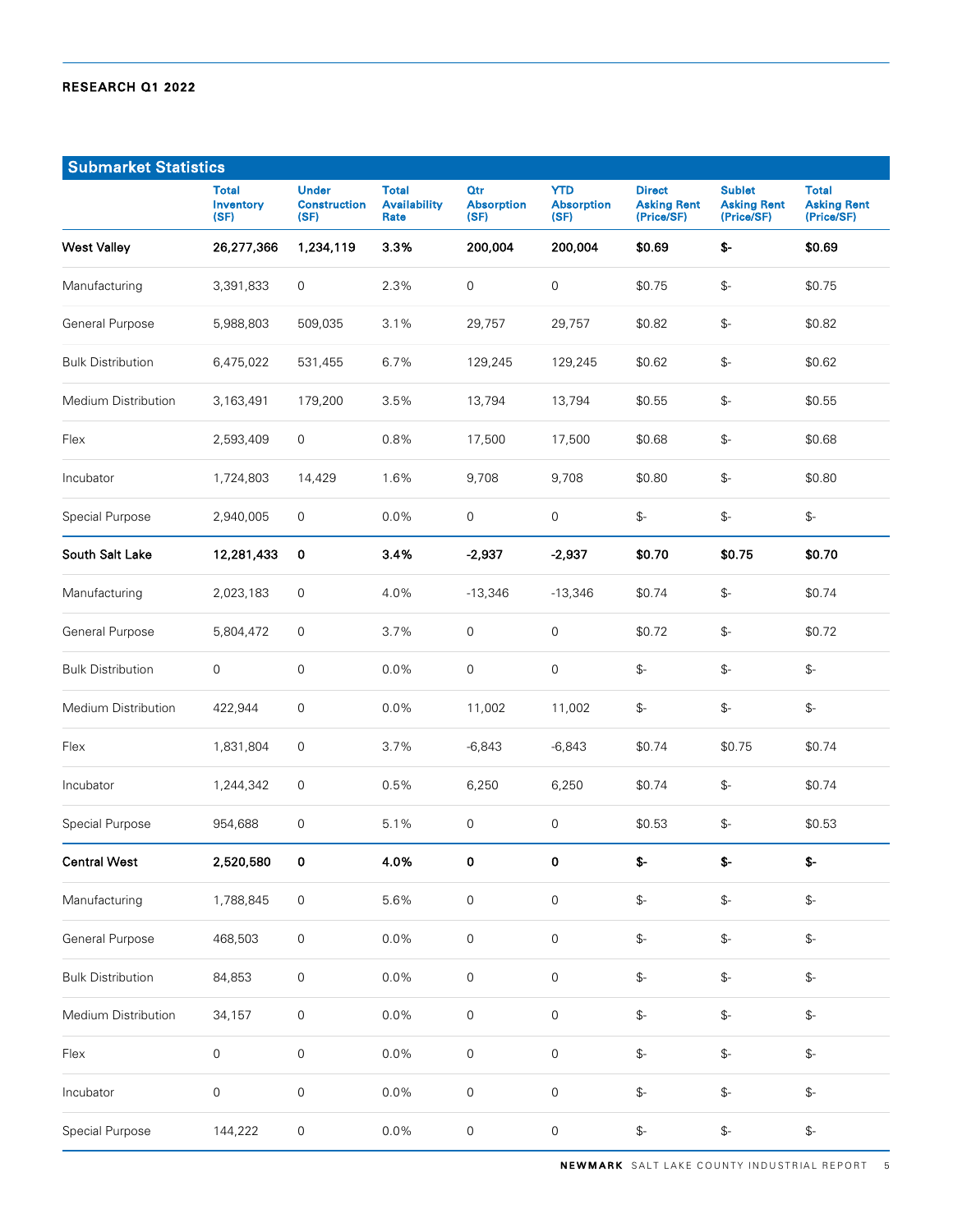| <b>Submarket Statistics</b> |                                   |                                             |                                             |                                         |                                         |                                                   |                                                   |                                                  |
|-----------------------------|-----------------------------------|---------------------------------------------|---------------------------------------------|-----------------------------------------|-----------------------------------------|---------------------------------------------------|---------------------------------------------------|--------------------------------------------------|
|                             | <b>Total</b><br>Inventory<br>(SF) | <b>Under</b><br><b>Construction</b><br>(SF) | <b>Total</b><br><b>Availability</b><br>Rate | <b>Qtr</b><br><b>Absorption</b><br>(SF) | <b>YTD</b><br><b>Absorption</b><br>(SF) | <b>Direct</b><br><b>Asking Rent</b><br>(Price/SF) | <b>Sublet</b><br><b>Asking Rent</b><br>(Price/SF) | <b>Total</b><br><b>Asking Rent</b><br>(Price/SF) |
| Murray                      | 5,439,481                         | 0                                           | 2.3%                                        | $-11,117$                               | $-11,117$                               | \$0.65                                            | \$-                                               | \$0.65                                           |
| Manufacturing               | 411,212                           | 0                                           | 1.7%                                        | $\mathsf{O}\xspace$                     | $\mathsf{O}\xspace$                     | $\mathbb{S}^-$                                    | $\mathcal{L}$                                     | $\mathbb{S}^-$                                   |
| General Purpose             | 2,428,282                         | $\mathsf 0$                                 | 0.4%                                        | $\mathsf{O}\xspace$                     | $\mathsf{O}\xspace$                     | \$0.97                                            | $\mathbb{S}^-$                                    | \$0.97                                           |
| <b>Bulk Distribution</b>    | 0                                 | $\mathsf{O}\xspace$                         | 0.0%                                        | $\mathsf{O}\xspace$                     | $\mathsf{O}\xspace$                     | $\mathbb{S}^-$                                    | $\mathbb{S}^-$                                    | $\mathbb{S}^-$                                   |
| Medium Distribution         | 47,512                            | $\mathsf{O}\xspace$                         | 0.0%                                        | $\mathsf{O}\xspace$                     | $\mathsf{O}\xspace$                     | $\mathbb{S}^-$                                    | $\mathbb{S}^-$                                    | $\mathbb{S}^-$                                   |
| Flex                        | 1,143,149                         | $\mathbf 0$                                 | 6.8%                                        | $\mathsf{O}\xspace$                     | $\mathsf{O}\xspace$                     | \$0.57                                            | $\mathcal{L}$                                     | \$0.57                                           |
| Incubator                   | 871,973                           | $\mathbf 0$                                 | 3.3%                                        | $-11,117$                               | $-11,117$                               | \$0.81                                            | $\mathcal{L}$                                     | \$0.81                                           |
| Special Purpose             | 537,353                           | $\mathsf{O}\xspace$                         | 0.0%                                        | $\mathsf{O}\xspace$                     | $\mathsf 0$                             | $\mathbb{S}^-$                                    | $\mathbb{S}^-$                                    | $\mathbb{S}^-$                                   |
| West Jordan                 | 13,263,120                        | 977,345                                     | 3.4%                                        | 26,564                                  | 26,564                                  | \$0.73                                            | \$-                                               | \$0.73                                           |
| Manufacturing               | 4,283,170                         | 0                                           | 1.7%                                        | $\mathbf 0$                             | $\mathsf{O}\xspace$                     | \$0.56                                            | $\mathcal{L}$                                     | \$0.56                                           |
| General Purpose             | 3,330,366                         | 28,246                                      | 0.6%                                        | $\mathbf 0$                             | $\mathsf{O}\xspace$                     | \$0.85                                            | $\mathcal{L}$                                     | \$0.85                                           |
| <b>Bulk Distribution</b>    | 2,437,979                         | 0                                           | 0.0%                                        | $\mathbf 0$                             | $\mathsf{O}\xspace$                     | $\mathbb{S}^-$                                    | $\mathcal{L}$                                     | $\mathbb{S}^-$                                   |
| Medium Distribution         | 544,986                           | 490,682                                     | 0.0%                                        | $\mathsf{O}\xspace$                     | $\mathsf{O}\xspace$                     | $\mathbb{S}^-$                                    | $\mathbb{S}^-$                                    | $\mathbb{S}^-$                                   |
| Flex                        | 922,138                           | 45,817                                      | 9.0%                                        | 31,200                                  | 31,200                                  | \$0.81                                            | $\mathcal{L}$                                     | \$0.81                                           |
| Incubator                   | 573,990                           | 32,600                                      | 5.8%                                        | $-4,636$                                | $-4,636$                                | \$1.09                                            | $\mathcal{L}$                                     | \$1.09                                           |
| Special Purpose             | 1,170,491                         | 380,000                                     | 20.8%                                       | 0                                       | $\mathsf{O}\xspace$                     | $\mathbb{S}^-$                                    | $\mathbb{S}^-$                                    | $\mathbb{S}^-$                                   |
| Sandy                       | 6,445,340                         | 120,962                                     | 1.0%                                        | $-56$                                   | $-56$                                   | \$0.89                                            | \$0.83                                            | \$0.85                                           |
| Manufacturing               | 1,273,383                         | $\mathsf{O}\xspace$                         | 2.9%                                        | $\mathsf{O}\xspace$                     | $\mbox{O}$                              | $\mathbb{S}^-$                                    | \$0.83                                            | \$0.83                                           |
| General Purpose             | 1,560,358                         | $\mathsf{O}\xspace$                         | 0.3%                                        | $-2,500$                                | $-2,500$                                | \$0.70                                            | $\mathbb{S}^-$                                    | \$0.70                                           |
| <b>Bulk Distribution</b>    | 120,800                           | $\mathsf{O}\xspace$                         | $0.0\%$                                     | $\mathsf{O}\xspace$                     | $\mathsf{O}\xspace$                     | $\mathbb{S}^-$                                    | \$-                                               | $\mathbb{S}^-$                                   |
| Medium Distribution         | 536,436                           | 100,226                                     | 0.0%                                        | $\mathsf{O}\xspace$                     | $\mathsf{O}\xspace$                     | $\mathbb{S}^-$                                    | \$-                                               | $\mathbb{S}^-$                                   |
| Flex                        | 1,350,541                         | 20,736                                      | 1.7%                                        | $\mathsf{O}\xspace$                     | $\mathsf{O}\xspace$                     | \$0.89                                            | $\mathbb{S}^-$                                    | \$0.89                                           |
| Incubator                   | 879,470                           | 0                                           | 0.3%                                        | 2,444                                   | 2,444                                   | \$0.97                                            | $\mathbb{S}^-$                                    | \$0.97                                           |
| Special Purpose             | 724,352                           | 0                                           | $0.0\%$                                     | $\mathsf{O}\xspace$                     | $\boldsymbol{0}$                        | $\mathbb{S}^-$                                    | $\mathbb{S}^-$                                    | $\mathbb{S}^-$                                   |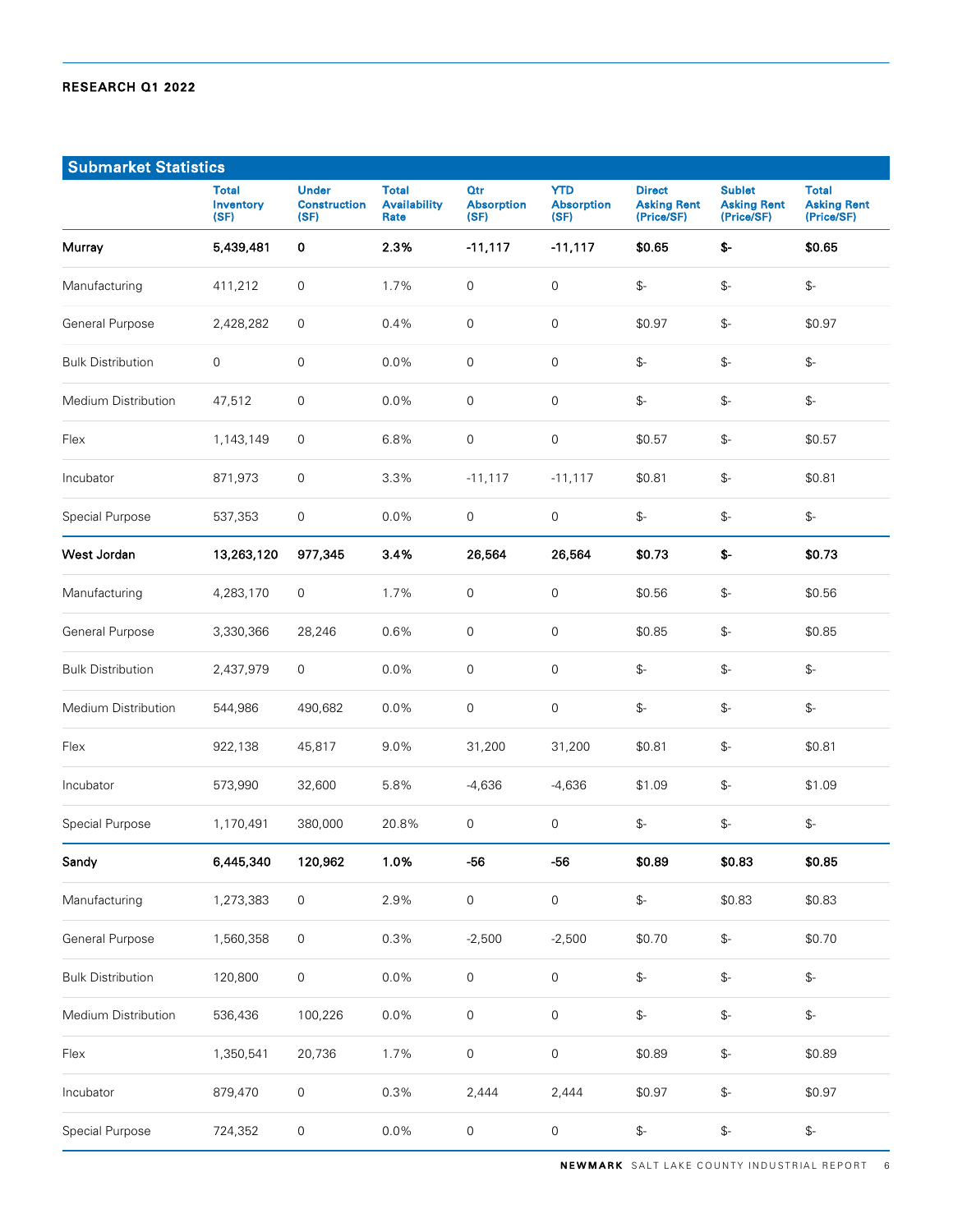| <b>Submarket Statistics</b> |                                   |                                             |                                             |                                         |                                         |                                                   |                                                   |                                                  |
|-----------------------------|-----------------------------------|---------------------------------------------|---------------------------------------------|-----------------------------------------|-----------------------------------------|---------------------------------------------------|---------------------------------------------------|--------------------------------------------------|
|                             | <b>Total</b><br>Inventory<br>(SF) | <b>Under</b><br><b>Construction</b><br>(SF) | <b>Total</b><br><b>Availability</b><br>Rate | <b>Qtr</b><br><b>Absorption</b><br>(SF) | <b>YTD</b><br><b>Absorption</b><br>(SF) | <b>Direct</b><br><b>Asking Rent</b><br>(Price/SF) | <b>Sublet</b><br><b>Asking Rent</b><br>(Price/SF) | <b>Total</b><br><b>Asking Rent</b><br>(Price/SF) |
| <b>Bluffdale</b>            | 2,376,313                         | 583,668                                     | 1.5%                                        | 106,258                                 | 106,258                                 | \$0.73                                            | \$-                                               | \$0.73                                           |
| Manufacturing               | 841,301                           | $\mathsf{O}\xspace$                         | 0.0%                                        | $\mathsf{O}\xspace$                     | $\mathsf{O}\xspace$                     | $\mathbb{S}^-$                                    | $\mathcal{L}$                                     | $\mathbb{S}^-$                                   |
| General Purpose             | 296,165                           | $\mathsf{O}\xspace$                         | 0.0%                                        | 76,160                                  | 76,160                                  | $\mathbb{S}^-$                                    | $\mathbb{S}^-$                                    | \$-                                              |
| <b>Bulk Distribution</b>    | $\boldsymbol{0}$                  | 142,688                                     | 0.0%                                        | $\mathsf{O}$                            | 0                                       | $\mathbb{S}^-$                                    | $\mathbb{S}^-$                                    | $\mathbb{S}^-$                                   |
| Medium Distribution         | $\mathbf 0$                       | 207,685                                     | 0.0%                                        | $\mathsf{O}\xspace$                     | $\mathsf{O}\xspace$                     | $\mathbb{S}^-$                                    | $\mathcal{L}$                                     | $\mathbb{S}^-$                                   |
| Flex                        | 892,403                           | 143,170                                     | 2.3%                                        | 25,262                                  | 25,262                                  | \$0.85                                            | $\mathbb{S}^-$                                    | \$0.85                                           |
| Incubator                   | 281.908                           | 90,125                                      | 5.7%                                        | 4,836                                   | 4,836                                   | \$0.57                                            | $\mathcal{L}$                                     | \$0.57                                           |
| Special Purpose             | 64,536                            | $\mathsf{O}\xspace$                         | 0.0%                                        | $\mathsf{O}\xspace$                     | $\mathsf{O}\xspace$                     | $\mathbb{S}^-$                                    | $\mathbb{S}^-$                                    | $\mathbb{S}^-$                                   |
| Draper                      | 4,694,736                         | 801,568                                     | 1.3%                                        | 5,256                                   | 5,256                                   | \$1.10                                            | \$-                                               | \$1.10                                           |
| Manufacturing               | 1,346,724                         | 0                                           | 2.8%                                        | $\mathbf 0$                             | 0                                       | $\mathbb{S}^-$                                    | $\mathcal{L}$                                     | $\mathbb{S}^-$                                   |
| General Purpose             | 656,152                           | 148,056                                     | 0.0%                                        | 11,386                                  | 11,386                                  | $\mathbb{S}^-$                                    | $\mathcal{L}$                                     | $\mathbb{S}^-$                                   |
| <b>Bulk Distribution</b>    | 159,889                           | 253,825                                     | 0.0%                                        | $\mathbf 0$                             | 0                                       | $\mathbb{S}^-$                                    | $\mathbb{S}^-$                                    | $\mathbb{S}^-$                                   |
| Medium Distribution         | 508,652                           | $\mathbf 0$                                 | 0.0%                                        | $\mathbf 0$                             | 0                                       | $\mathbb{S}^-$                                    | $\mathbb{S}^-$                                    | $\mathbb{S}^-$                                   |
| Flex                        | 1,744,198                         | 399,687                                     | 1.3%                                        | $-6,130$                                | $-6,130$                                | \$1.05                                            | $\mathbb{S}^-$                                    | \$1.05                                           |
| Incubator                   | 179,779                           | $\mathbf 0$                                 | 1.2%                                        | $\mathbf 0$                             | 0                                       | \$1.46                                            | $\mathcal{L}$                                     | \$1.46                                           |
| Special Purpose             | 99,342                            | $\mathsf{O}\xspace$                         | 0.0%                                        | $\mathsf{O}\xspace$                     | 0                                       | $\mathbb{S}^-$                                    | $\mathbb{S}^-$                                    | $\mathbb{S}^-$                                   |
| Market                      | 165,303,810 11,541,443            |                                             | 3.3%                                        | 2,261,575                               | 2,261,575                               | \$0.73                                            | \$0.69                                            | \$0.73                                           |
| Manufacturing               | 32,907,641                        | 0                                           | 2.1%                                        | 27,476                                  | 27,476                                  | \$0.69                                            | \$0.59                                            | \$0.66                                           |
| General Purpose             | 40,099,972                        | 928,569                                     | 1.8%                                        | 176,623                                 | 176,623                                 | \$0.93                                            | \$1.25                                            | \$0.93                                           |
| <b>Bulk Distribution</b>    | 44,089,617                        | 7,641,990                                   | 5.0%                                        | 1,708,535                               | 1,708,535                               | \$0.57                                            | $\mathbb{S}^-$                                    | \$0.57                                           |
| Medium Distribution         | 11,174,703                        | 1,521,305                                   | 6.6%                                        | 184,003                                 | 184,003                                 | \$0.64                                            | \$0.80                                            | \$0.67                                           |
| Flex                        | 15,811,290                        | 738,546                                     | 2.9%                                        | 169,619                                 | 169,619                                 | \$0.75                                            | \$0.75                                            | \$0.75                                           |
| Incubator                   | 7,931,229                         | 137,154                                     | 2.2%                                        | $-1,927$                                | $-1,927$                                | \$0.80                                            | \$-                                               | \$0.80                                           |
| Special Purpose             | 13,206,310                        | 573,879                                     | 3.2%                                        | $-2,754$                                | $-2,754$                                | \$0.91                                            | \$-                                               | \$0.91                                           |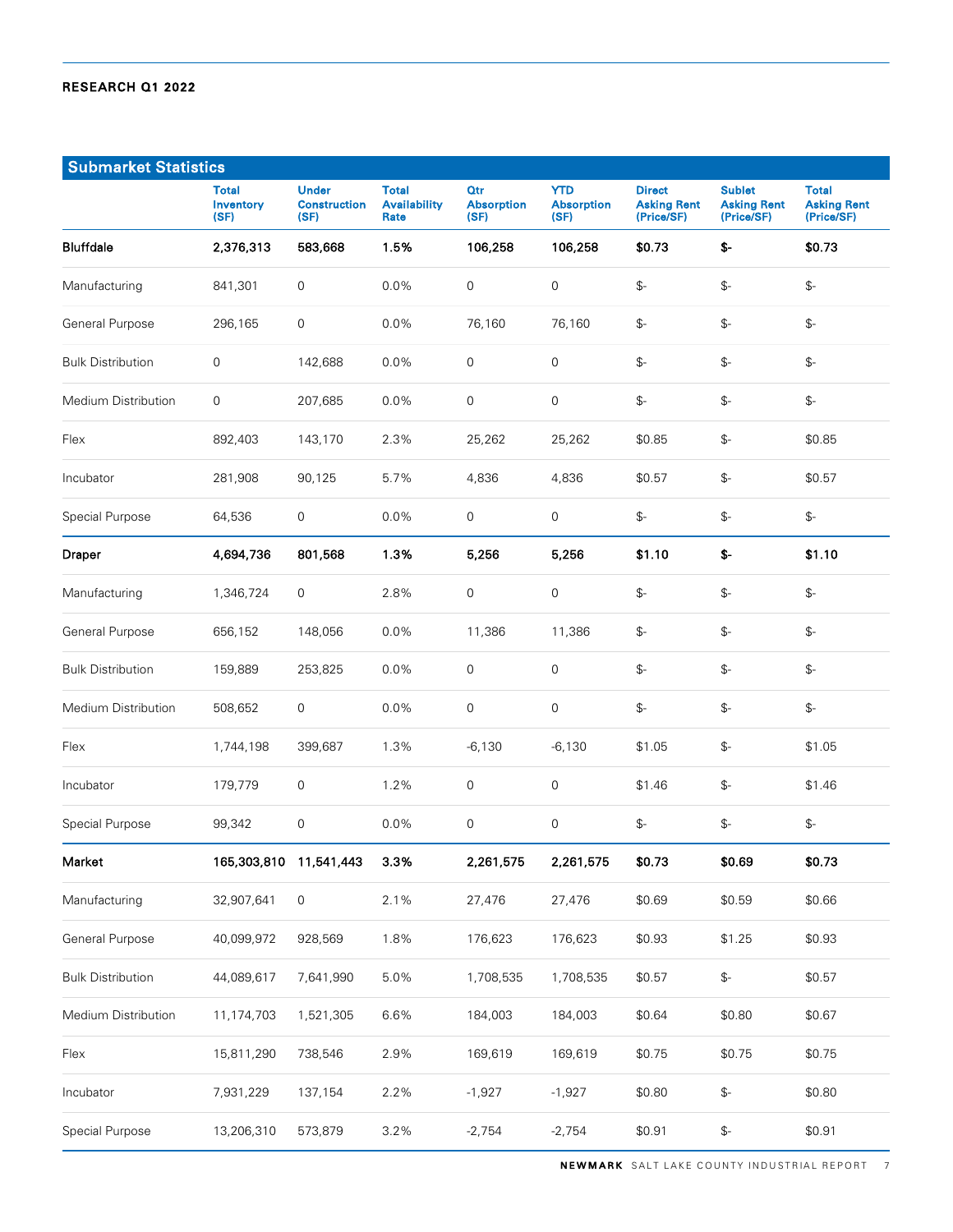#### Economic Overview

Before the COVID-19 recession, Utah had the highest overall employment growth (33.1%) between the Great Recession and the onset of the pandemic. Although the state was not immune to the disruption that the pandemic caused globally, it was one of the quickest to recover. With the Salt Lake City Metro unemployment coming in at 2.2% in February 2022, the Metro is one of the fastest recovering in terms of employment rate, although the labor participation rate is lagging with February 2022 at 67.4% compared to 68.5% pre-pandemic. With positive job growth across all industries and more employees returning to work, the Salt Lake Metro now faces the struggle of finding employees for open positions. Currently facing a high labor shortage, companies are competing for quality candidates across all industries and will need to work hard to attract and retain talent.

#### Employment by Industry

#### SALT LAKE, 2021 ANNUAL AVERAGE



Source: U.S. Bureau of Labor Statistics

# Consumer Price Index (CPI)



Source: U.S. Bureau of Labor Statistics Source: U.S. Bureau of Labor Statistics Source: U.S. Bureau of Labor Statistics

#### Unemployment Rate

#### NOT SEASONALLY ADJUSTED



Source: U.S. Bureau of Labor Statistics Source: U.S. Bureau of Labor Statistics Source: U.S. Bureau of Labor Statistics

# Payroll Employment

#### TOTAL NONFARM, NOT SEASONALLY ADJUSTED, 12-MONTH % CHANGE



#### Employment Growth by Industry

#### SALT LAKE, FEBRUARY 2022, 12-MONTH % CHANGE, NOT SEASONALLY ADJUSTED